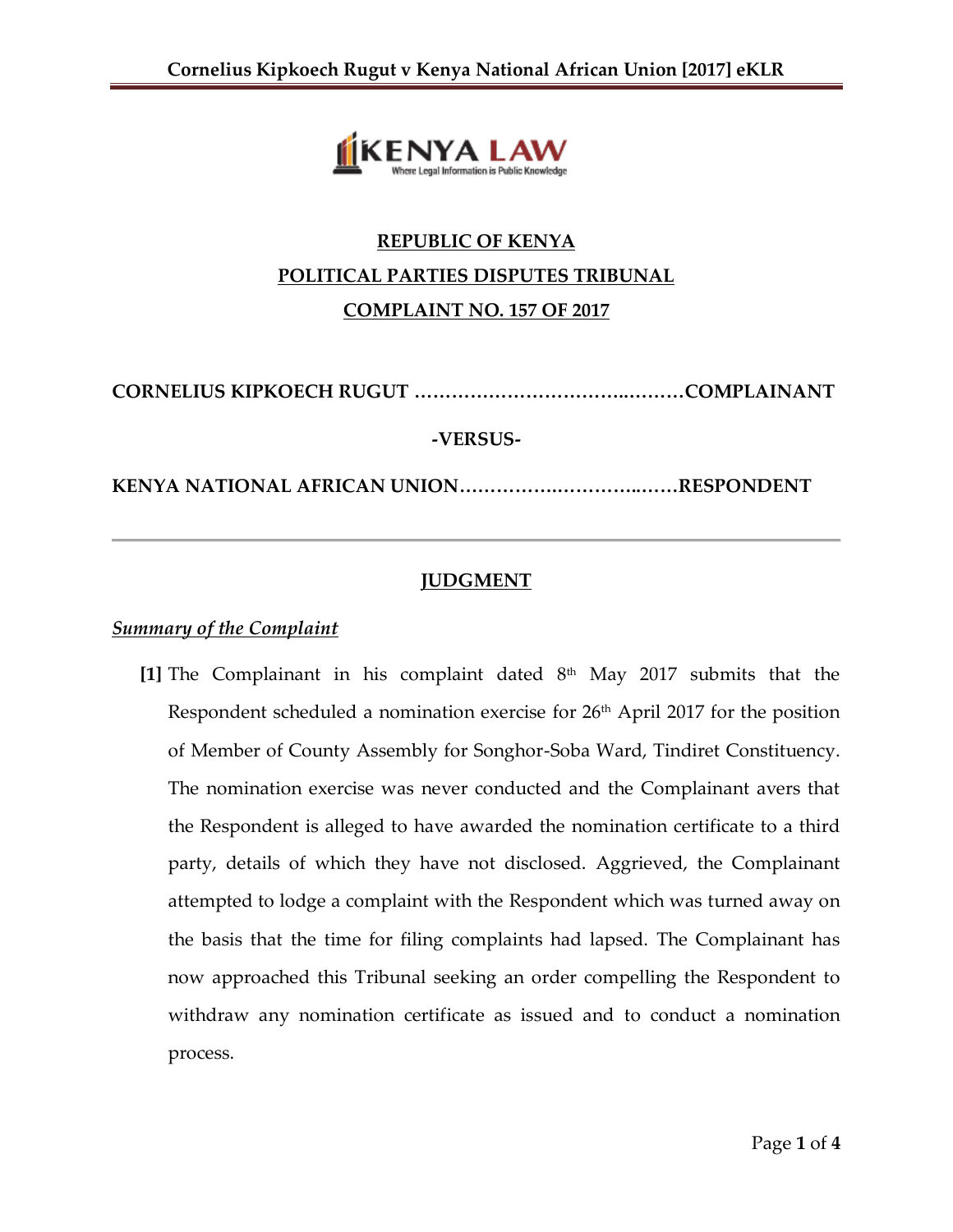#### *Response*

- **[2]** The Respondent disputed the Complainant's allegation that there was a nomination exercise scheduled for 26<sup>th</sup> April 2017 and submitted that the Complainant has not placed any material before this Tribunal to prove this allegation. The Respondent further argued that the complaint is premature as the Complainant has not attempted to canvass his dispute through the party's internal dispute resolution mechanism (IDRM) process in compliance with section 40(2) of the Political Parties Act No. 11 of 2011.
- **[3]** In its Replying Affidavit filed on 13th May 2017, the Respondent argued that the complaint fails on the grounds that the Respondent reserves the right to directly nominate candidates to a position as stipulated under Article 24(9) of the KANU Constitution (Revised 2012) and Part 5 paragraph 6 of the KANU Nomination Rules (Amended 2017). The Complainant as a member of the party is therefore bound by these provisions.

### *Analysis and Determination*

- **[4]** We refer to the Complainant's letter dated 7th May 2017 addressed to the Respondent on the issue in dispute and we are satisfied that the Complainant attempted to canvass his dispute before the party's IDRM in compliance with section 40(2) of the Political Parties Act No. 11 of 2011.
- **[5]** In the circumstances, it is clear that the sole issue for determination, is *whether or not the direct nomination of a candidate by the Respondent for the position of Member of the County Assembly for Songhor-Soba Ward, Tindiret Constituency in Nandi County was in compliance with the party constitution, rules and regulations.*
- **[6]** It is undisputed that the Respondent has the power to directly nominate a candidate of its choice. Article 24(9) of the Respondent's Constitution and Part 5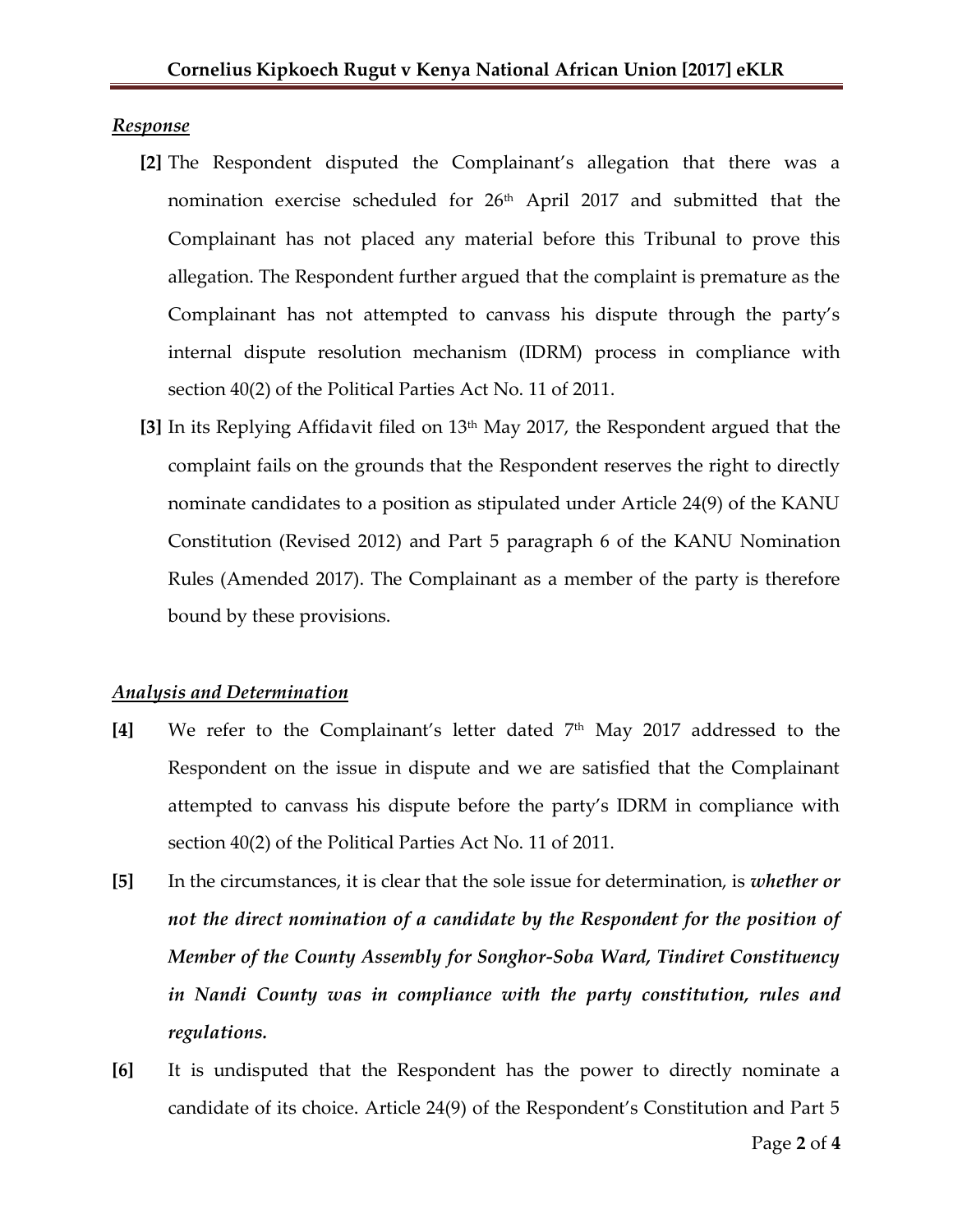paragraph 6 of the Nomination rules provide for direct nomination of a candidate provided nomination by voting has not taken place. It further provides that where only one candidate has applied and is cleared by the National Elections Board, then such candidate shall be declared the party nominee with the approval of the National Executive Council. Where there are two or more persons, then nomination will be by secret ballot.

- **[7]** Looking at the record before this Tribunal, it is apparent that the Complainant and such other third party as alleged to be entitled to direct nomination as averred by the Respondent were interested in the same seat. The evidence presented before this Tribunal by both parties seems to suggest that the Complainant and possibly another contender were interested in becoming nominees of the Respondent for the position in issue.
- **[8]** The Respondent has however not tendered any names or information as to the details of such other contender for the said position and as such the only evidence before the Tribunal that a member had tendered his documents for consideration remains that of the Complainant.
- **[9]** In light of this analysis, the Respondent's powers to make a direct nomination under Article 24(9) of the party Constitution could only be in favour of the Complainant. Any other circumstance would have required that a competitive process apply.

## *Orders*

As a consequence, we make the following orders:

- a) **THAT** the Statement of Claim dated 8<sup>th</sup> May 2017 hereby succeeds;
- b) **THAT** the Respondent be and is hereby ordered to issue to the Complainant a final nomination certificate for the position of Member of County Assembly for Songhor-Soba Ward, Tindiret Constituency in Nandi County forthwith;